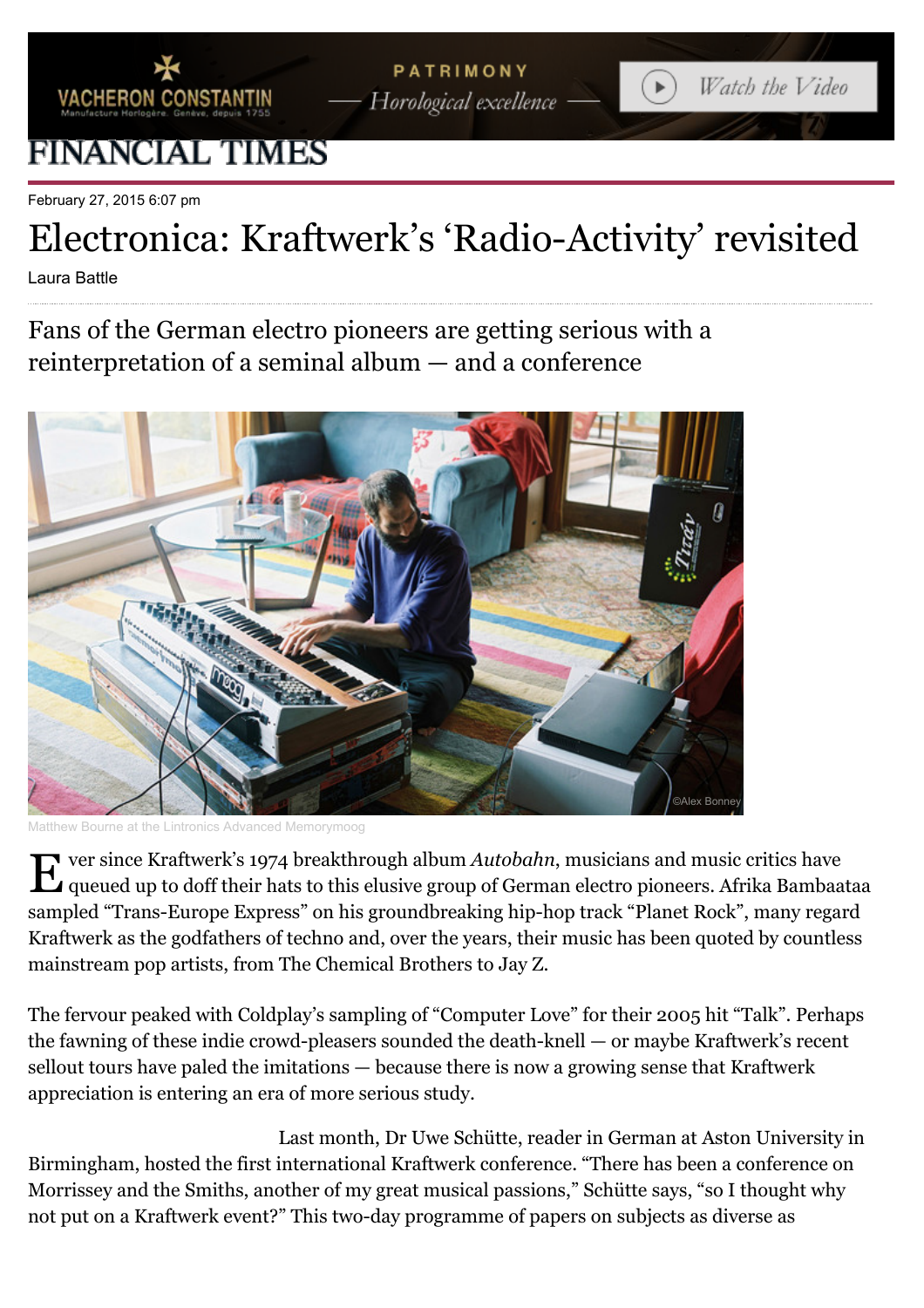"Kraftwerk and the Cultural Studies of Cycling" and "Searching for Modernity: Socio-historical perspectives on techno music and 'das Deutsche'" included a disco, and attracted nearly 200 fans and academics from across Europe and the US.

Meanwhile, a trio of electronic artists, no less earnest in their ambition, have been working on a musical analysis of Kraftwerk's seminal 1975 album *Radio-Activity* that will be presented as a touring show in March. Radioland, the name of the project, is far from being a tribute act. Rather, as Franck Vigroux, one of the musicians, explains, it is best compared to the way jazz players approach a standard. "We're not remixing at all," he explains. "Think of it like a jazz tune. You take the chords and beats and tempo, maybe, but then you change it. It's 100 per cent new sound."

Pianist and composer Matthew Bourne elaborates: "We've been exploring it on a track-by-track basis," he says. "Everything is finished; there is nothing improvised, except one or two places, but it's very focused, there's no room for noodling around."

Kraftwerk are known for the exquisite precision of their melodies and crisp, thrusting rhythms — in fact it is difficult to think of a band less inclined to noodle — and yet there's also warmth and humour in their music. *Radio-Activity*'s distinctive sound world, from austere opener "Geiger Counter", through the sinister vocals on "The Voice of Energy", to the deadpan finale "Ohm Sweet Ohm", was created by a range of electronic instruments, many of which are now prohibitively expensive.

"We looked at using samples, and software on computers, plug-ins, but the sound just wasn't the same, the grain of the original sound wasn't present in the software," says Bourne, adding that they will be using old analogue synthesisers and modern equivalents. "The Vocoder [a human voice synthesiser] they used on *Radio-Activity* was sold a few years ago for \$12,000, and the Vako Orchestron [a keyboard that made use of pre-recorded sound discs] . . . there are 75 of them in the world and if you want one of those it'll cost you about £9,000-£10,000."

Installation artist Antoine Schmitt is providing the third component of Radioland: an interactive video that draws on the industrial iconography used by Kraftwerk during the 1970s. From their early album covers through to the figure-hugging jumpsuits and 3D video projections that feature as part of their latest shows, Kraftwerk have always placed an emphasis on their visual aesthetic. The Radioland musicians plan to be less assertive. "We're seated at the base of the visuals, we don't want to attract attention to ourselves particularly," Bourne says. So, they won't be

dressed in spandex onesies? "I think we'll probably just wear traditional black," he laughs.

Academic papers covered subjects as diverse as 'Kraftwerk and the Cultural Studies of Cycling'

**Tweet** [this quote](javascript:void(0))

Over the past three years, [Kraftwerk](http://www.ft.com/intl/cms/s/2/27e01f14-712e-11e2-9b5c-00144feab49a.html) have performed in several modern art galleries around the world, including [MoMA,](http://www.ft.com/intl/cms/s/2/657490c8-7a60-11e1-9c77-00144feab49a.html#axzz3SuzKvT7k) Tate Modern and Berlin's Neue Nationalgalerie, highlighting the group's interest in visual art and, in turn, the veneration shown by contemporary artists. "My personal opinion is